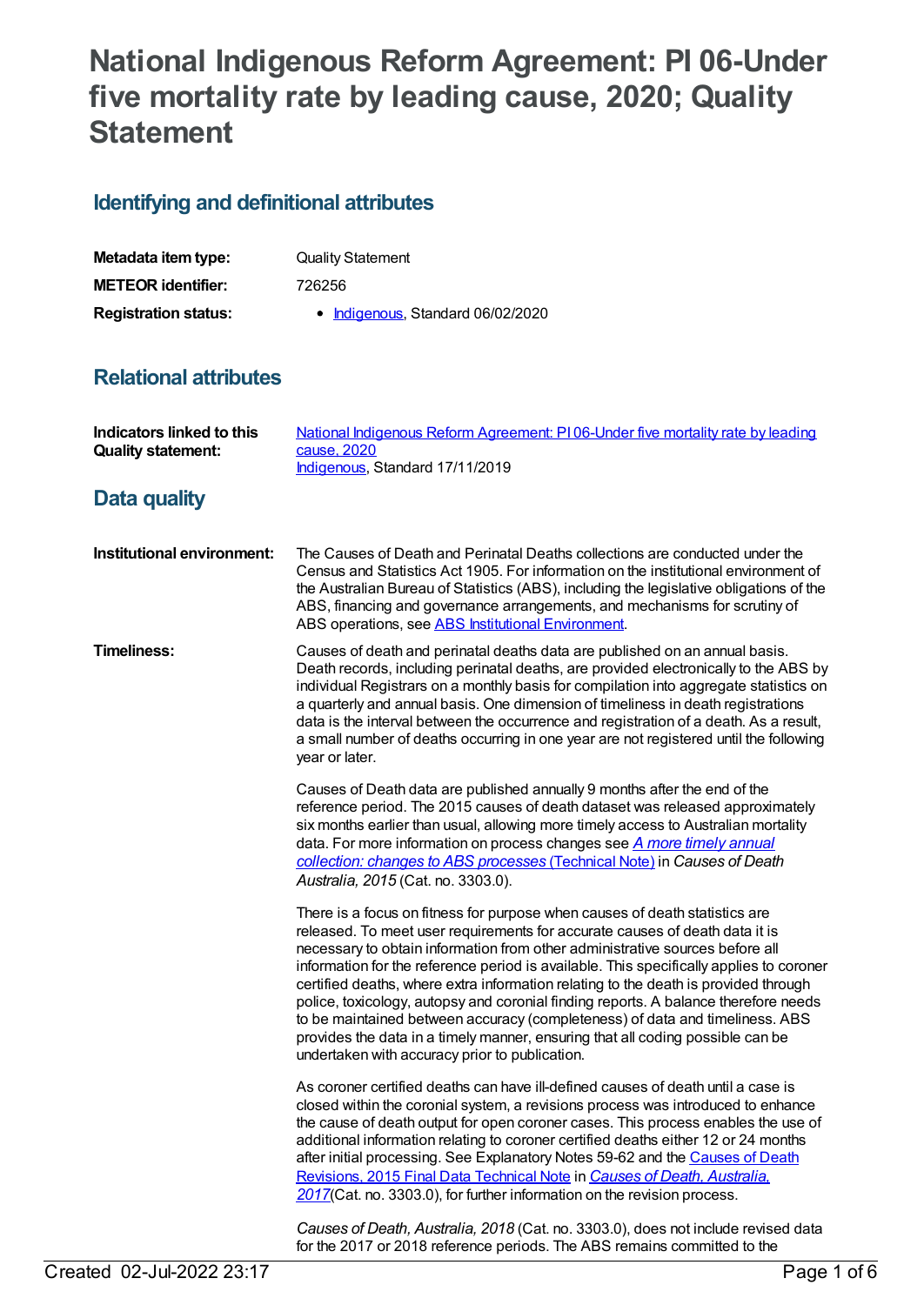revision of coroner-referred deaths and will release revised data for 2017 reference year in early 2020. 2018 reference year data will be released in early 2021.

Births records are provided electronically to the ABS by individual Registrars on a monthly basis for compilation into aggregate statistics on a quarterly and annual basis. One dimension of timeliness in birth registrations data is the interval between the occurrence and registration of a birth. As a result, some births occurring in one year are not registered until the following year or even later. This can be caused by either a delay by the parent(s) in submitting a completed form to the registry, or a delay by the registry in processing the birth (for example, due to follow up activity due to missing information on the form, or resource limitations).

Preliminary estimated resident population (ERP) data are compiled and published quarterly and are generally made available five to six months after the end of each reference quarter. Every year, the 30 June ERP is further disaggregated by sex and single year of age. Commencing with data for September quarter 2006, revised estimates are released annually and made available 21 months after the end of the reference period for the previous financial year, once more accurate births, deaths and net overseas migration data becomes available. In the case of births and deaths, the revised data is compiled on a date of occurrence basis. In the case of net overseas migration, final data is based on actual traveller behaviour. Final estimates are made available every 5 years after a Census and revisions are made to the previous inter-censal period.

Aboriginal and Torres Strait Islander population data are based on Series B population projections released in *Estimates and Projections, Aboriginal and Torres Strait Islander Australians, 2006 to 2031* (Cat. no. 3238.0), which have backcast estimates of the Aboriginal and Torres Strait Islander and non-Indigenous population for the period 30 June 2006 to 30 June 2016. These estimates have been derived on the 2016 Census data. When comparison rates are produced for non-Indigenous persons, the denominator is derived by subtracting the Aboriginal and Torres Strait Islander population estimates/projections from the relevant total persons ERP.

Generally ERP data are not changed once they have been finalised unless there are compelling reasons to do so, as in June 2013 when data from September 1991 to June 2006 was revised (for more information on this recasting process, see the feature article titled*[Recasting](http://www.abs.gov.au/AUSSTATS/abs@.nsf/Previousproducts/3101.0Feature%20Article2Dec%202012?opendocument&tabname=Summary&prodno=3101.0&issue=Dec%202012&num=&view=) 20 years of ERP*in the December quarter 2012 issue of *Australian Demographic Statistics* (Cat. no. 3101.0).

For further information on ABS ERP, see the relevant Data Quality [Statement](https://www.abs.gov.au/AUSSTATS/abs@.nsf/Previousproducts/3101.0Quality%20Declaration0Mar%202019?opendocument&tabname=Notes&prodno=3101.0&issue=Mar%202019&num=&view=).

**Accessibility:** Causes of death data are available in a variety of formats on the ABS website under the 3303.0 product family. Perinatal deaths are currently available in 3303.0. Deaths data are available in a variety of formats on the ABS website under the 3302.0 product family. Births data are available in a variety of formats on the ABS website under the 3301.0 product family. ERP and Estimated Indigenous Population data are available in a variety of formats on the ABS website under the 3101.0 and 3238.0 product families. Further information on deaths and mortality may be available on request. The ABS observes strict confidentiality protocols as required by the *Census and Statistics Act (1905)*. This may restrict access to data at a very detailed level.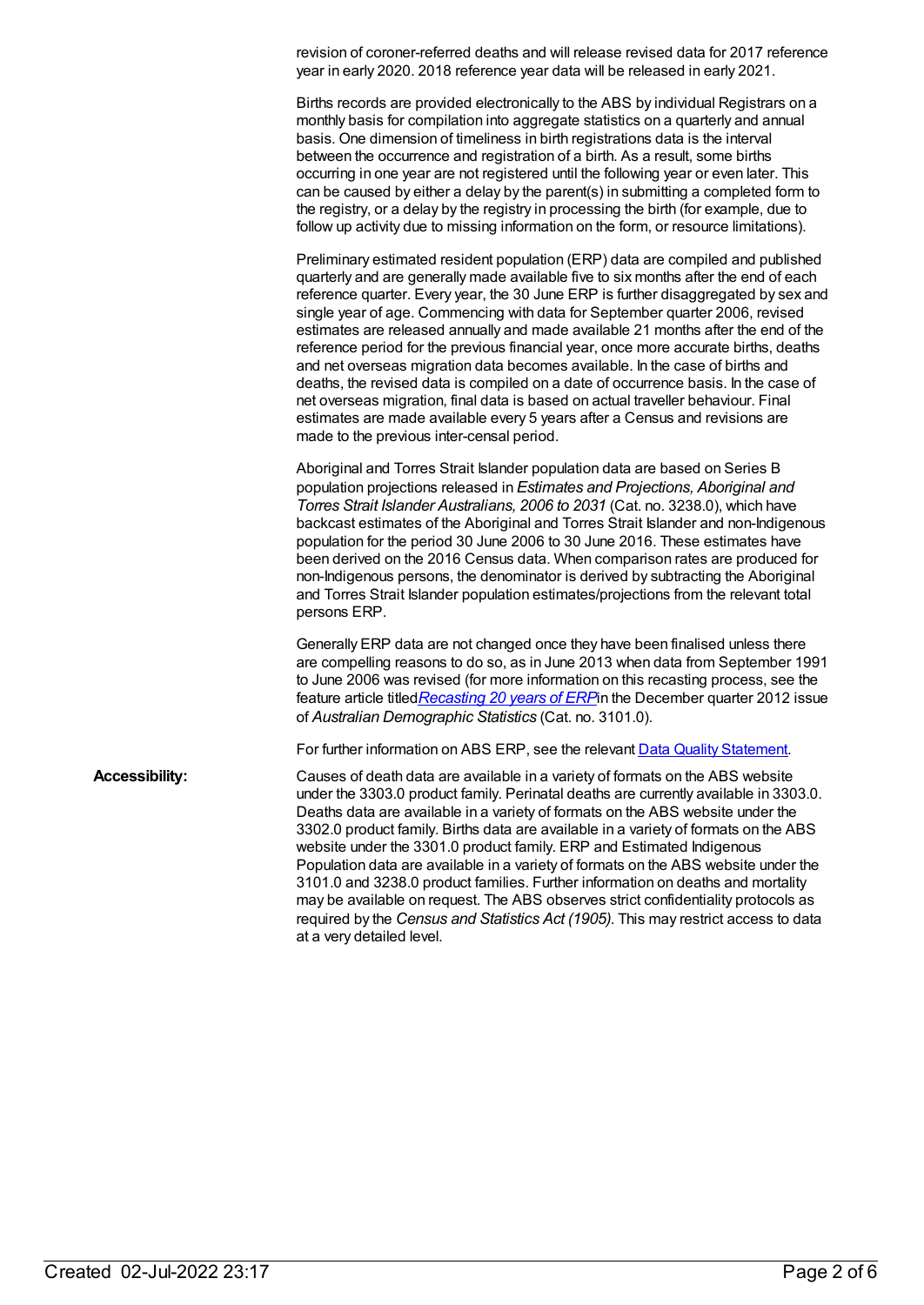| Interpretability: | In 2014, the ABS implemented Iris, a new automated coding software product for<br>assisting in the processing of cause of death data. This software has been used to<br>code the 2013, 2014, 2015, 2016, 2017 and 2018 causes of death data provided<br>in this supply. With the introduction of new coding software, the ABS also<br>implemented the most up to date versions of the ICD-10 when coding 2013 and<br>(2014, 2015, 2016 and 2017) and 2018 data (using the 2013 and 2015 and 2016<br>versions, respectively), and improved a number of coding practices to realign with<br>international best practice. Please see Technical Note 1, ABS Implementation of<br>the Iris Software: Understanding Coding and Process Improvements, in Causes of<br>Death, Australia, 2013 (Cat. no. 3303.0) for further details. The 2018 reference<br>year cause of death data presented in this publication was coded using version<br>5.4.0 of Iris software. This system replaced Iris version 4.4.1 which was used to<br>code the 2013-2017 cause of death data. Version 5.4.0 of the Iris software applied<br>the WHO ICD updates (2016 version) which have resulted in changes to output. For<br>more information see Technical Note Updates to Iris coding software: Implementing<br>WHO updates and improvements in coding processes, in the Causes of Death,<br>Australia, 2018 (Cat. no. 3303.0) publication.<br>As part of the update process, the ABS reviewed its method of coding perinatal<br>deaths which, for the 2013 and 2014 data published in this supply, has meant a<br>change to the method used for assigning an underlying cause of death to neonatal<br>deaths. Please see Technical Note 1, Changes to Perinatal Death Coding in<br>Causes of Death, Australia, 2014 (Cat. no. 3303.0) for further details.<br>Data for this indicator have been presented as crude rates, either per 1,000 all<br>births, per 1,000 live births or per 100,000 estimated resident population. |
|-------------------|---------------------------------------------------------------------------------------------------------------------------------------------------------------------------------------------------------------------------------------------------------------------------------------------------------------------------------------------------------------------------------------------------------------------------------------------------------------------------------------------------------------------------------------------------------------------------------------------------------------------------------------------------------------------------------------------------------------------------------------------------------------------------------------------------------------------------------------------------------------------------------------------------------------------------------------------------------------------------------------------------------------------------------------------------------------------------------------------------------------------------------------------------------------------------------------------------------------------------------------------------------------------------------------------------------------------------------------------------------------------------------------------------------------------------------------------------------------------------------------------------------------------------------------------------------------------------------------------------------------------------------------------------------------------------------------------------------------------------------------------------------------------------------------------------------------------------------------------------------------------------------------------------------------------------------------------------------------------------------------------------------|
| <b>Relevance:</b> | The ABS Causes of Death and Perinatal Deaths collections include all deaths that<br>occurred and were registered in Australia, including deaths of persons whose usual<br>residence is overseas. Deaths of Australian residents that occurred outside<br>Australia may be registered by individual Registrars, but are not included in ABS<br>deaths or causes of death statistics.                                                                                                                                                                                                                                                                                                                                                                                                                                                                                                                                                                                                                                                                                                                                                                                                                                                                                                                                                                                                                                                                                                                                                                                                                                                                                                                                                                                                                                                                                                                                                                                                                     |
|                   | Data in the Causes of Death and Perinatal Deaths collections include demographic<br>items, as well as causes of death information, which is coded according to the<br>International Statistical Classification of Diseases and Related Health Problems<br>(ICD). ICD is the international standard classification for epidemiological purposes<br>and is designed to promote international comparability in the collection,<br>processing, classification, and presentation of cause of death statistics. The<br>classification is used to classify diseases and causes of disease or injury as<br>recorded on many types of medical records as well as death records. The ICD has<br>been revised periodically to incorporate changes in the medical field. The 10th<br>revision of ICD (ICD-10) has been used by the ABS to code cause of death since<br>1997.                                                                                                                                                                                                                                                                                                                                                                                                                                                                                                                                                                                                                                                                                                                                                                                                                                                                                                                                                                                                                                                                                                                                        |
|                   | The ABS Births collection includes all births that are live born and have not been<br>previously registered, births to temporary visitors to Australia, births occurring<br>within Australian Territorial waters, births occurring in Australian Antarctic<br>Territories and other external territories, births occurring in transit (i.e. on ships or<br>planes) if registered in the state or territory of "next port of call", births to Australian<br>nationals employed overseas at Australian legations and consular offices and<br>births that occurred in earlier years that have not been previously registered (late<br>registrations). Births data exclude fetal deaths, adoptions, sex changes,<br>legitimations and corrections, and births to foreign diplomatic staff. Up until 1 July<br>2016, births and deaths of Norfolk Island residents were counted in 'External<br>Territories' and therefore not included in Australian birth counts. However, from<br>2016 births of Norfolk Island residents are counted in 'Other Territories' and<br>therefore will be included in Australian birth statistics.                                                                                                                                                                                                                                                                                                                                                                                                                                                                                                                                                                                                                                                                                                                                                                                                                                                                            |
|                   | For further information on the relevant ABS collections, see the ABS Data Quality<br>Statements for the:                                                                                                                                                                                                                                                                                                                                                                                                                                                                                                                                                                                                                                                                                                                                                                                                                                                                                                                                                                                                                                                                                                                                                                                                                                                                                                                                                                                                                                                                                                                                                                                                                                                                                                                                                                                                                                                                                                |
|                   | • Causes of Death collection<br>• Perinatal Deaths collection<br>• Births collection.                                                                                                                                                                                                                                                                                                                                                                                                                                                                                                                                                                                                                                                                                                                                                                                                                                                                                                                                                                                                                                                                                                                                                                                                                                                                                                                                                                                                                                                                                                                                                                                                                                                                                                                                                                                                                                                                                                                   |
| <b>Accuracy:</b>  | Information on causes of death and perinatal deaths is obtained from a complete<br>enumeration of deaths registered during a specified period and are not subject to                                                                                                                                                                                                                                                                                                                                                                                                                                                                                                                                                                                                                                                                                                                                                                                                                                                                                                                                                                                                                                                                                                                                                                                                                                                                                                                                                                                                                                                                                                                                                                                                                                                                                                                                                                                                                                    |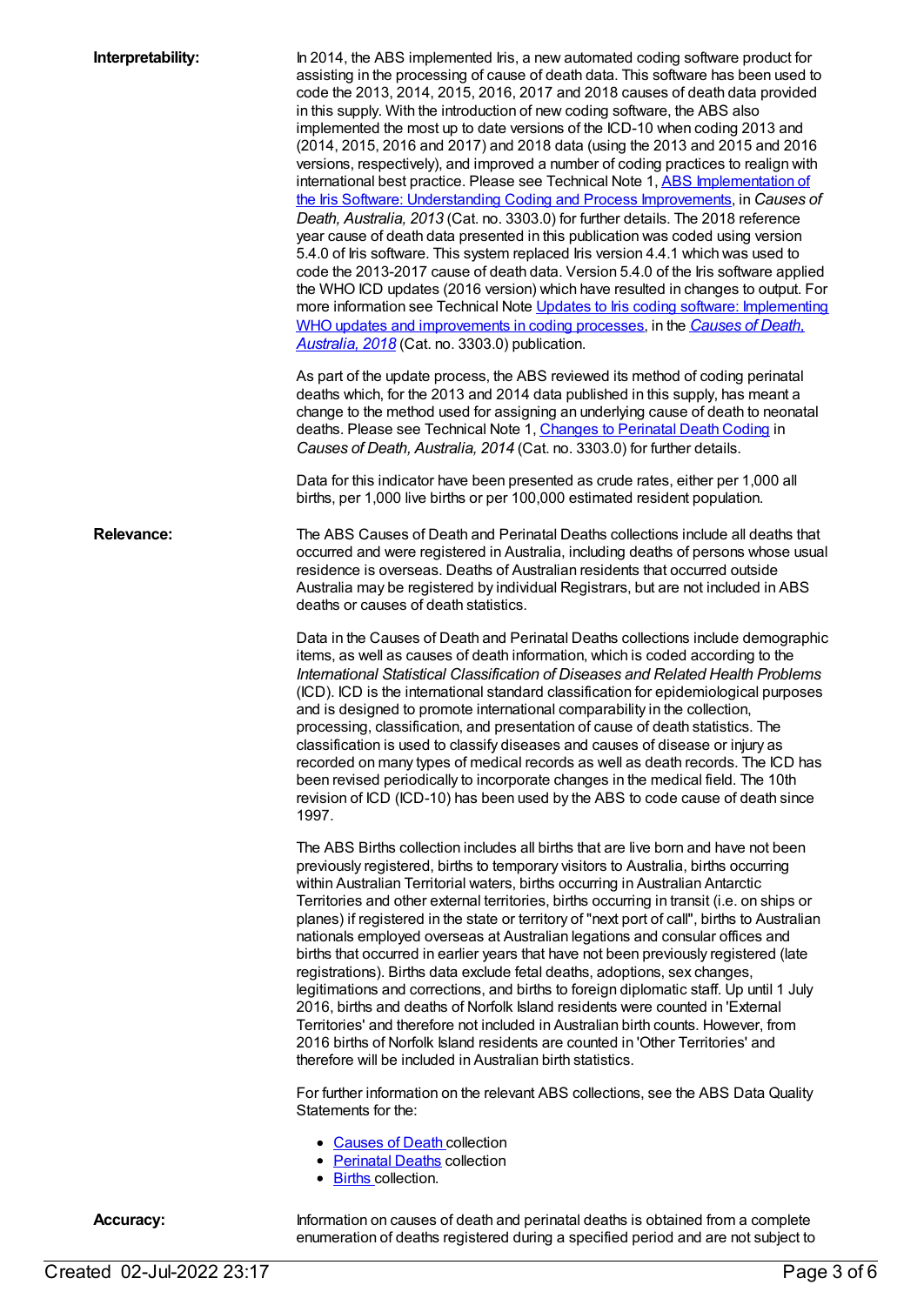sampling error. However, causes of death and perinatal deaths data sources are subject to non-sampling error which can arise from inaccuracies in collecting, recording and processing the data.

Concerns have been raised with the accuracy of the NSW births counts in recent years. In response to these concerns the ABS, in conjunction with the NSW Registry of Births, Deaths and Marriages, has undertaken an investigation which has led to the identification of an ABS systems processing error. The ABS acknowledges that this has resulted in previous undercounts of births in NSW. Data for NSW and Australia have been revised to include previously unprocessed NSW birth registrations for the period 2005 to 2011.

Although it is considered likely that most deaths of Aboriginal and Torres Strait Islander (Indigenous) Australians are registered, a proportion of these deaths are not registered as Indigenous. Information about the deceased is supplied by a relative or other person acquainted with the deceased, or by an official of the institution where the death occurred and may differ from the self-identified Indigenous origin of the deceased.

The ABS Death Registrations collection identifies a death as Aboriginal and Torres Strait Islander where the deceased is recorded as Aboriginal, Torres Strait islander, or both on the Death Registration Form (DRF). The Indigenous status is also derived from the Medical Certificate of Cause of Death (MCCD) for South Australia, Western Australia, Tasmania, the Northern Territory and the Australian Capital Territory. For 2015 data, the Queensland Registry of Births, Deaths and Marriages also used MCCD information for the first time to derive Indigenous status. This resulted in a noticeable decrease in the number of deaths for which the Indigenous status was 'not stated' and an increase in the number of deaths identified as Aboriginal and Torres Strait Islander in Queensland.

Causes of death statistics are released with a view to ensuring that they are fit for purpose when released. Supporting documentation for causes of death statistics are published and should be considered when interpreting the data to enable the user to make informed decisions on the relevance and accuracy of the data for the purpose the user is going to use those statistics. To meet user requirements for timely data it is often necessary to obtain information from the administrative source before all information for the reference period is available (e.g. finalisation of coronial proceedings). A balance needs to be maintained between accuracy (completeness) of data and timeliness, taking account of the different needs of users.

All coroner certified deaths registered after 1 January 2006 are now subject to a revisions process. In this round of Council of Australian Governments (COAG) reporting, 2014 and 2015 data are final, 2016 data are revised and 2017 and 2018 data are preliminary. Data for 2016, 2017 and 2018 are subject to further revisions. Prior to 2006 all ABS processing of causes of death data for a particular reference period was finalised approximately 13 months after the end of the reference period. Where insufficient information was available to code a cause of death (e.g. a coroner certified death was yet to be finalised by the Coroner), less specific ICD codes were assigned as required by the ICD coding rules. The revision process enables the use of additional information relating to coroner certified deaths, as it becomes available over time. This results in increased specificity of the assigned ICD-10 codes.

Revisions will only impact on coroner certified deaths, as further information becomes available to the ABS about the causes of these deaths. See Technical Note: Causes of Death [Revisions](https://www.abs.gov.au/AUSSTATS/abs@.nsf/Previousproducts/3303.0Technical%20Note12017?opendocument&tabname=Notes&prodno=3303.0&issue=2017&num=&view=) 2015 Final Data in *Causes of Death, Australia, 2017* (Cat. no. 3303.0). The ABS remains [committed](https://www.abs.gov.au/AUSSTATS/abs@.nsf/Lookup/3303.0Main+Features12017?OpenDocument) to revisions of coronerreferred deaths, including the revision of the 2016 and 2017 reference periods. Releases of revised data for these periods will occur in early 2020.

All ERP data sources are subject to non-sampling error. Non-sampling error can arise from inaccuracies in collecting, recording and processing the data. In the case of Census and Post Enumeration Survey (PES) data every effort is made to minimise reporting error by the careful design of questionnaires, intensive training and supervision of interviewers, and efficient data processing procedures. The ABS does not have control over any non-sampling error associated with births, deaths and migration data. For more information see the **[Demography](http://www.abs.gov.au/AUSSTATS/abs@.nsf/ProductsbyCatalogue/B5BE54544A5DAFEFCA257061001F4540?OpenDocument) Working** Paper 1998/2 - Quarterly birth and death estimates, 1998 (Cat. no. 3114.0) and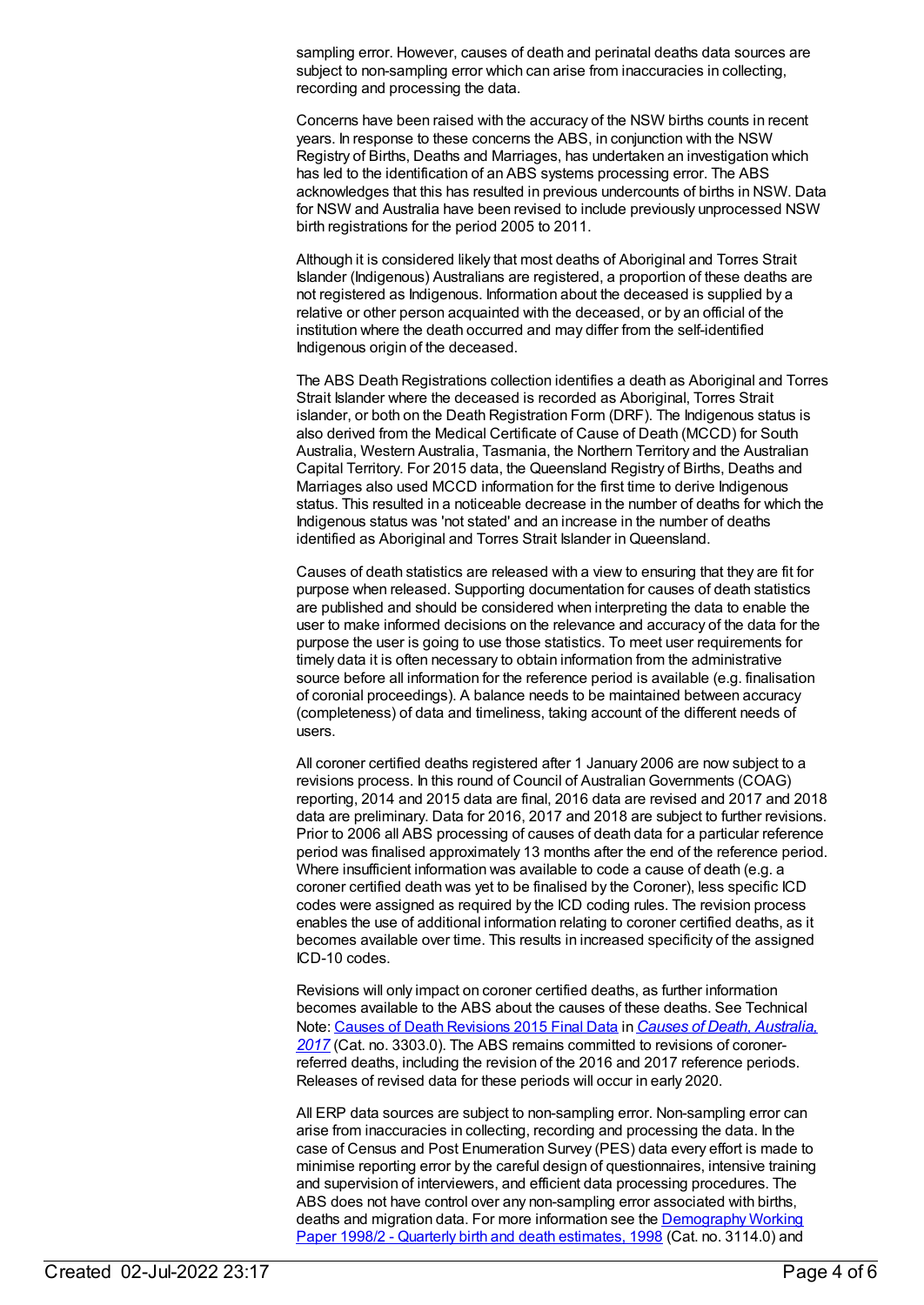|            | Australian Demographic Statistics, Mar 2019 (Cat. no. 3101.0).                                                                                                                                                                                                                                                                                                                                                                                                                                                                                                                                                                                                                                                                                                                                                                                                                               |
|------------|----------------------------------------------------------------------------------------------------------------------------------------------------------------------------------------------------------------------------------------------------------------------------------------------------------------------------------------------------------------------------------------------------------------------------------------------------------------------------------------------------------------------------------------------------------------------------------------------------------------------------------------------------------------------------------------------------------------------------------------------------------------------------------------------------------------------------------------------------------------------------------------------|
|            | Non-Indigenous estimates are available for census years only. In the intervening<br>years, Indigenous population projections are based on assumptions about past and<br>future levels of fertility, mortality and migration. In the absence of non-Indigenous<br>population figures for these years, it is possible to derive denominators for<br>calculating non-Indigenous rates by subtracting the projected Indigenous population<br>from the total population. For the current round of COAG reporting, non-Indigenous<br>population estimates have been derived by subtracting the 2016 Census-based<br>Indigenous population estimates/projections from the 2016 Census-based total<br>person ERP (Cat. no. 3101.0). Such figures have a degree of uncertainty and<br>should be used with caution, particularly as the time from the base year of the<br>projection series increases. |
|            | Non-Indigenous data from the Causes of Death collection and Perinatal collection<br>do not include death registrations with a 'not stated' Indigenous status.                                                                                                                                                                                                                                                                                                                                                                                                                                                                                                                                                                                                                                                                                                                                |
|            | Some rates are unreliable due to small numbers of deaths over the reference<br>period. Resultant rates could be misleading for example where the non-Indigenous<br>mortality rate is higher than the Indigenous mortality rate for some causes. Age-<br>specific death rates based on a very low death count have been deemed<br>unpublishable. Some cells may also not be published to prevent back-calculation of<br>these suppressed cells. Caution should be used when interpreting rates for this<br>indicator.                                                                                                                                                                                                                                                                                                                                                                         |
|            | New South Wales, Queensland and Northern Territory Births, Deaths and<br>Marriages (RBDM) took a number of initiatives in recent years to improve<br>processing systems and timeliness of registrations of births. These issues affected<br>the birth counts of these jurisdictions. Care should therefore be taken when<br>interpreting changes in infant mortality rates for New South Wales, Queensland.<br>Northern Territory and Australia. For more information, see explanatory notes 25 to<br>34 of Births, Australia, 2017 (Cat. no. 3301.0).                                                                                                                                                                                                                                                                                                                                       |
|            | For more information, see the ABS Births Data Quality Statement.                                                                                                                                                                                                                                                                                                                                                                                                                                                                                                                                                                                                                                                                                                                                                                                                                             |
| Coherence: | The methods used to construct the indicator are consistent and comparable with<br>other collections and with international practice.                                                                                                                                                                                                                                                                                                                                                                                                                                                                                                                                                                                                                                                                                                                                                         |

## **Source and reference attributes**

**Submitting organisation:** Australian Bureau of Statistics.